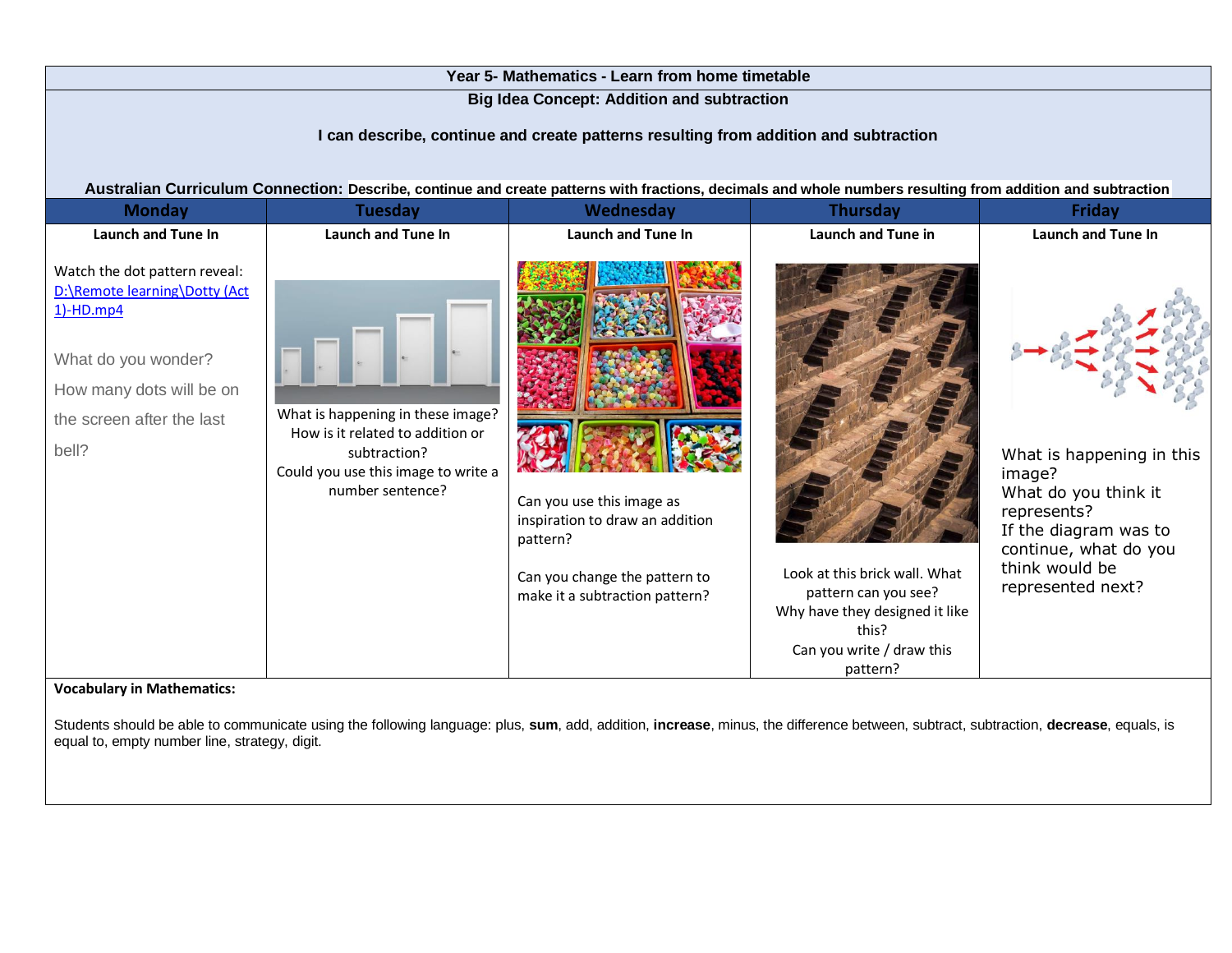| <b>Conceptual Development</b>                                                                                                                                                                                                                         | <b>Conceptual Development</b>                                                                                                                                                                                                                                                                                         | <b>Conceptual Development</b>                                                                                                                                                 |        |                                |        |                              | <b>Conceptual Development</b>                                                                                                                                                                         | <b>Conceptual Development</b>                                                                                                                                                                                                                                                                                                                           |
|-------------------------------------------------------------------------------------------------------------------------------------------------------------------------------------------------------------------------------------------------------|-----------------------------------------------------------------------------------------------------------------------------------------------------------------------------------------------------------------------------------------------------------------------------------------------------------------------|-------------------------------------------------------------------------------------------------------------------------------------------------------------------------------|--------|--------------------------------|--------|------------------------------|-------------------------------------------------------------------------------------------------------------------------------------------------------------------------------------------------------|---------------------------------------------------------------------------------------------------------------------------------------------------------------------------------------------------------------------------------------------------------------------------------------------------------------------------------------------------------|
| See below the Growing<br>Patterns using toothpicks to<br>grow words.                                                                                                                                                                                  | One line<br><b>Two lines</b><br>Three lines<br>Four lines<br>O<br>Look at this pattern.<br>Can you describe the pattern using<br>numbers and words?<br>If you were going to draw the fifth<br>line of counters for the shape, what<br>would you draw?<br>How many counters would be in<br>the shape? How do you know? | Look back over yesterdays task.<br>Can you complete the table?<br>How many<br>lines?<br>How many<br>counters in<br>the bottom<br>line?<br>How many<br>counters<br>altogether? | 1<br>1 | $\overline{2}$<br>$\mathbf{2}$ | 3<br>3 | 4<br>$\overline{\mathbf{4}}$ | Using the table from<br>yesterdays lesson, what<br>patterns do you see in the<br>table?<br>If the shape had 12 lines, how<br>would you work out how many<br>counters were in the shape<br>altogether? | The number pattern we have<br>been exploring this week is<br>called a 'triangular number'.<br>What do you think this might<br>mean? Why would they be<br>called triangular numbers?<br>Challenge:<br>Square numbers are similar to<br>triangular numbers. Look at<br>the following patterns and work<br>out what the seventh square<br>number would be. |
| <b>Learning Journal</b><br>Can you use the idea from<br>the above task to grow a<br>pattern spelling your first<br>name.<br>How many toothpicks would<br>you use to form the first<br>letter?<br>How would you grow this<br>letter to form a pattern? | <b>Learning Journal</b><br>Write and draw the responses from<br>the questions above in your<br>learning journal.                                                                                                                                                                                                      | <b>Learning Journal</b><br>Can you continue the table above<br>to include 5, 6,7 lines in the<br>pattern?<br>How did you work out how many<br>counters altogether?            |        |                                |        |                              | <b>Learning Journal</b><br>Write a number sentence<br>(sum) to explain your<br>pattern                                                                                                                | <b>Learning Journal</b><br>Record your thinking from todays<br>lesson above into your learning<br>journal.                                                                                                                                                                                                                                              |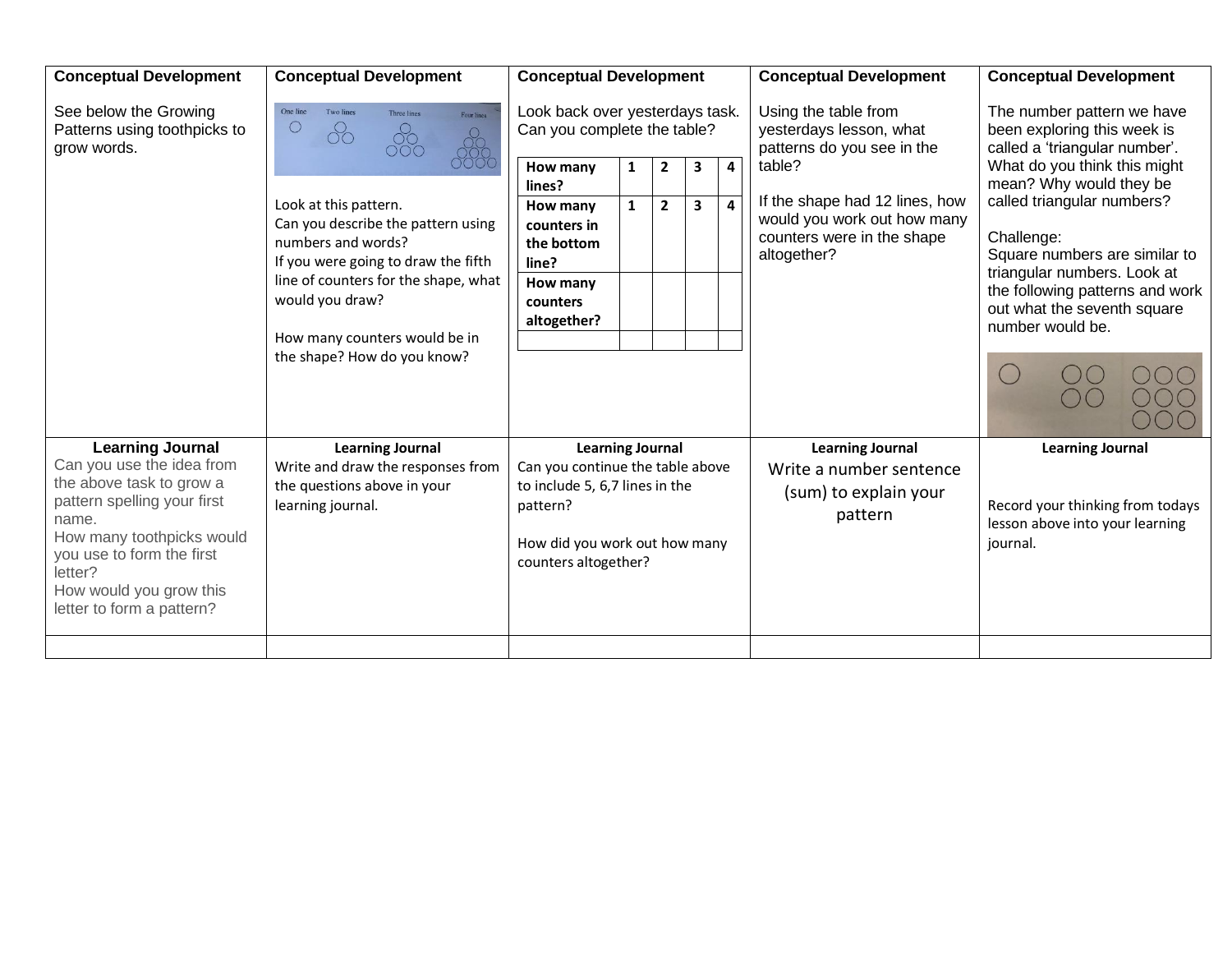## **Growing Patterns**

**We are using matchsticks to grow each of the letters in the word 'MATHS'.**

**This is how we can grow the letter M:**



**We are going to count how many matchsticks there are in each picture and put the results in a table.**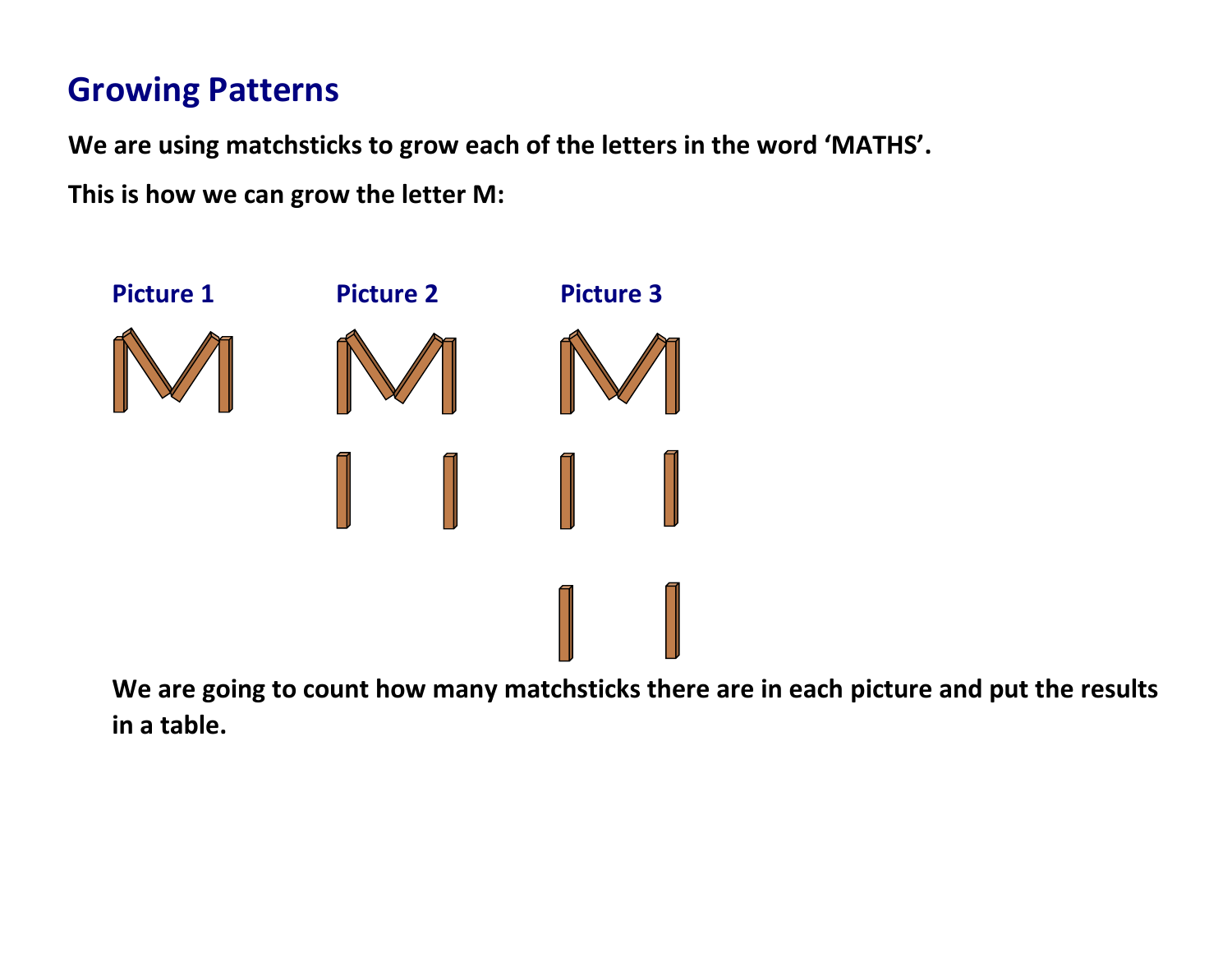| <b>Picture</b>          | <b>Number of</b>   |
|-------------------------|--------------------|
|                         | <b>Matchsticks</b> |
| $\mathbf{1}$            |                    |
| $\overline{2}$          |                    |
| 3                       |                    |
| 4                       |                    |
| 5                       |                    |
| 6                       |                    |
| $\overline{\mathbf{z}}$ |                    |
| 8                       |                    |
| 9                       |                    |
| 10                      |                    |
| 20                      |                    |
| <b>100</b>              |                    |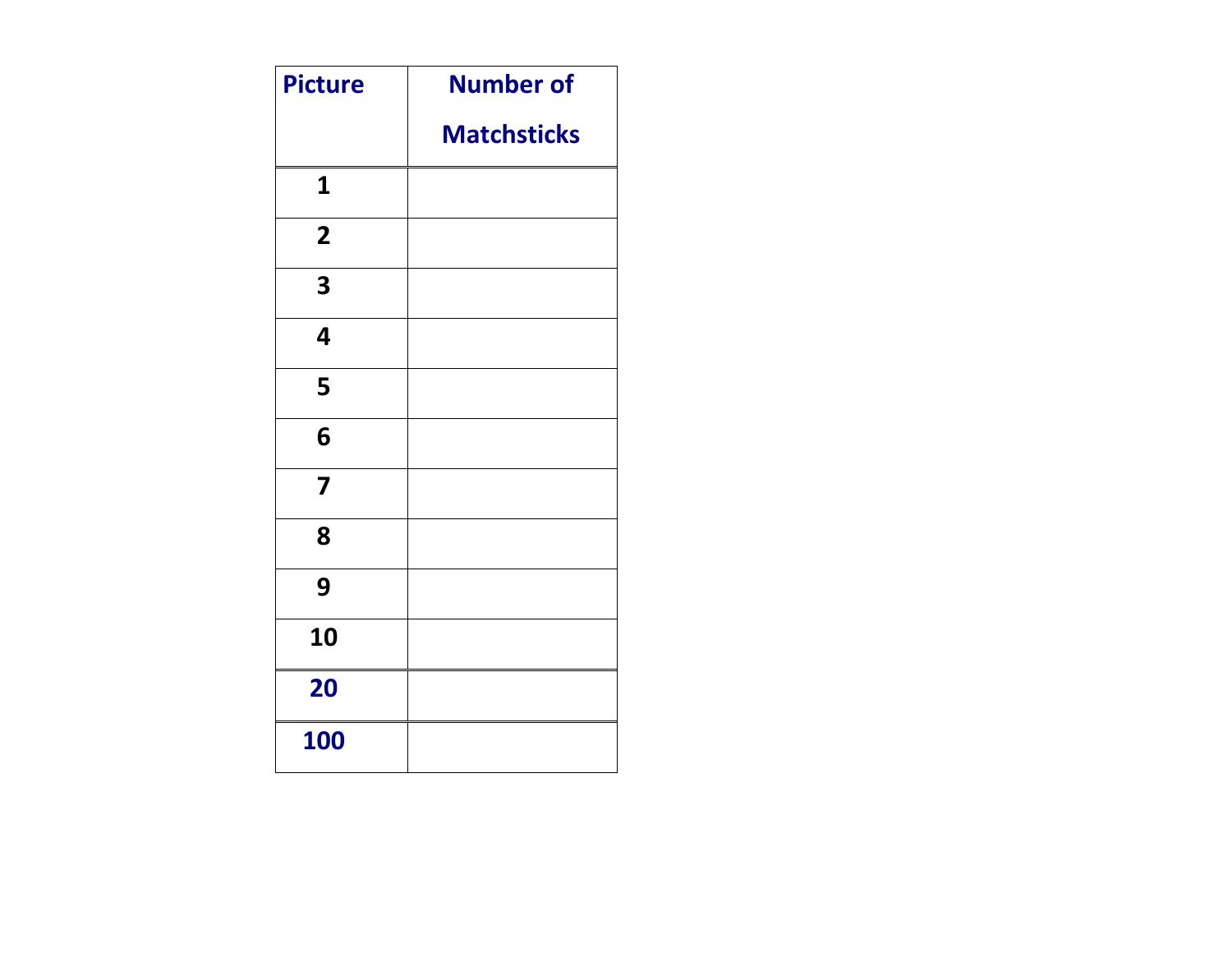**The rule is ...**

**This is how we can grow the letter A:**



**This is how we can grow the letter T:**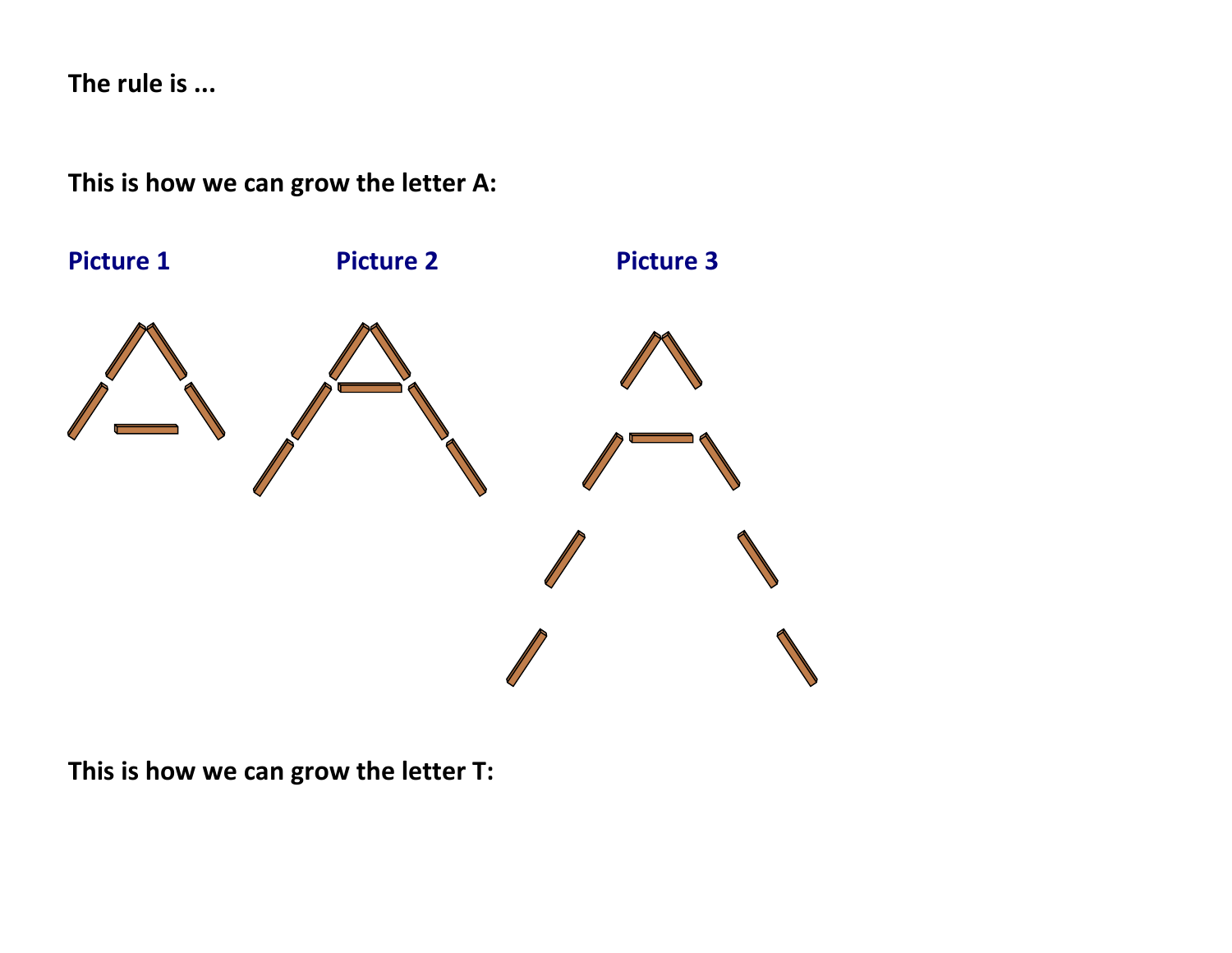

**This is how we can grow the letter H:**

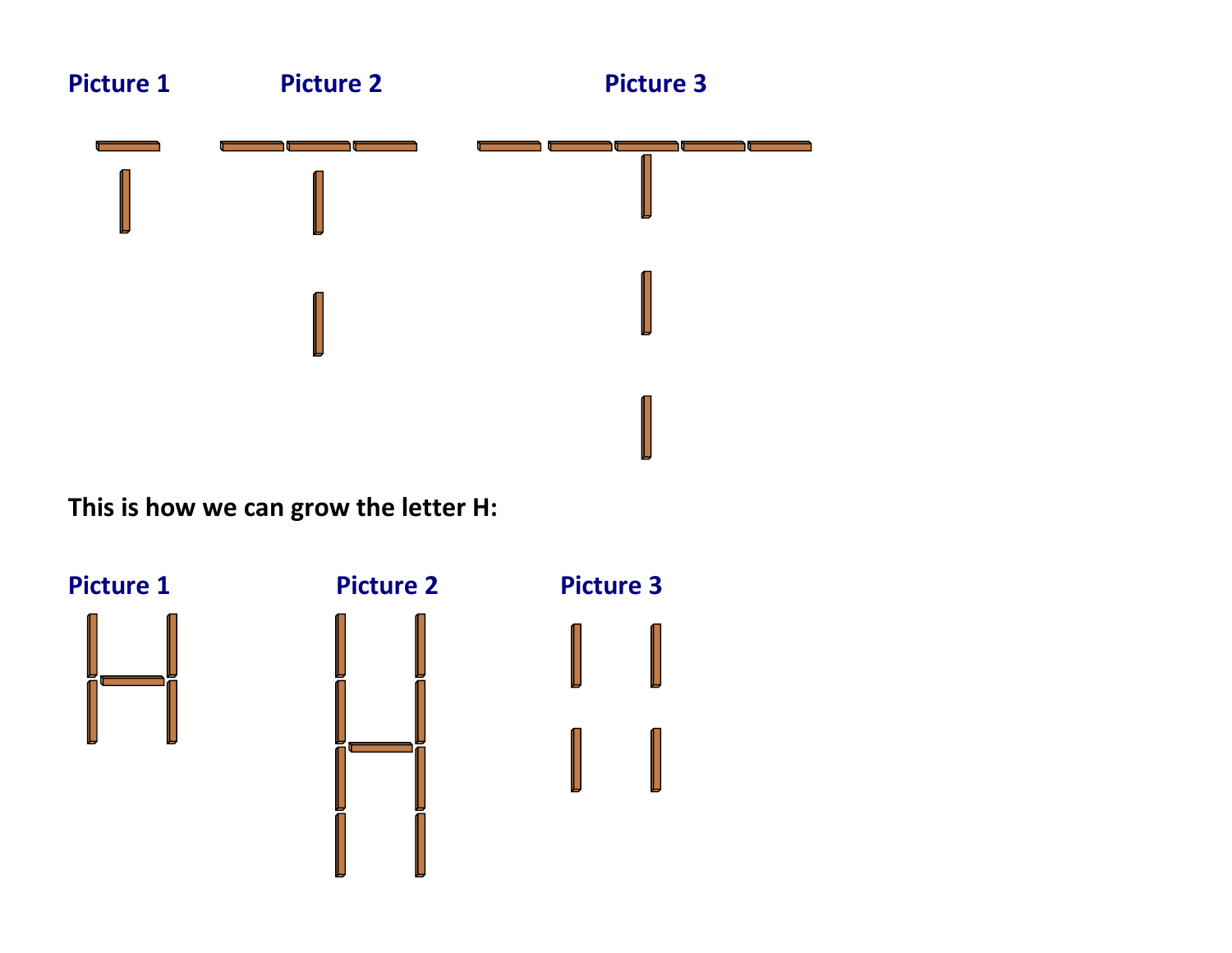

**How can you grow the letter S?**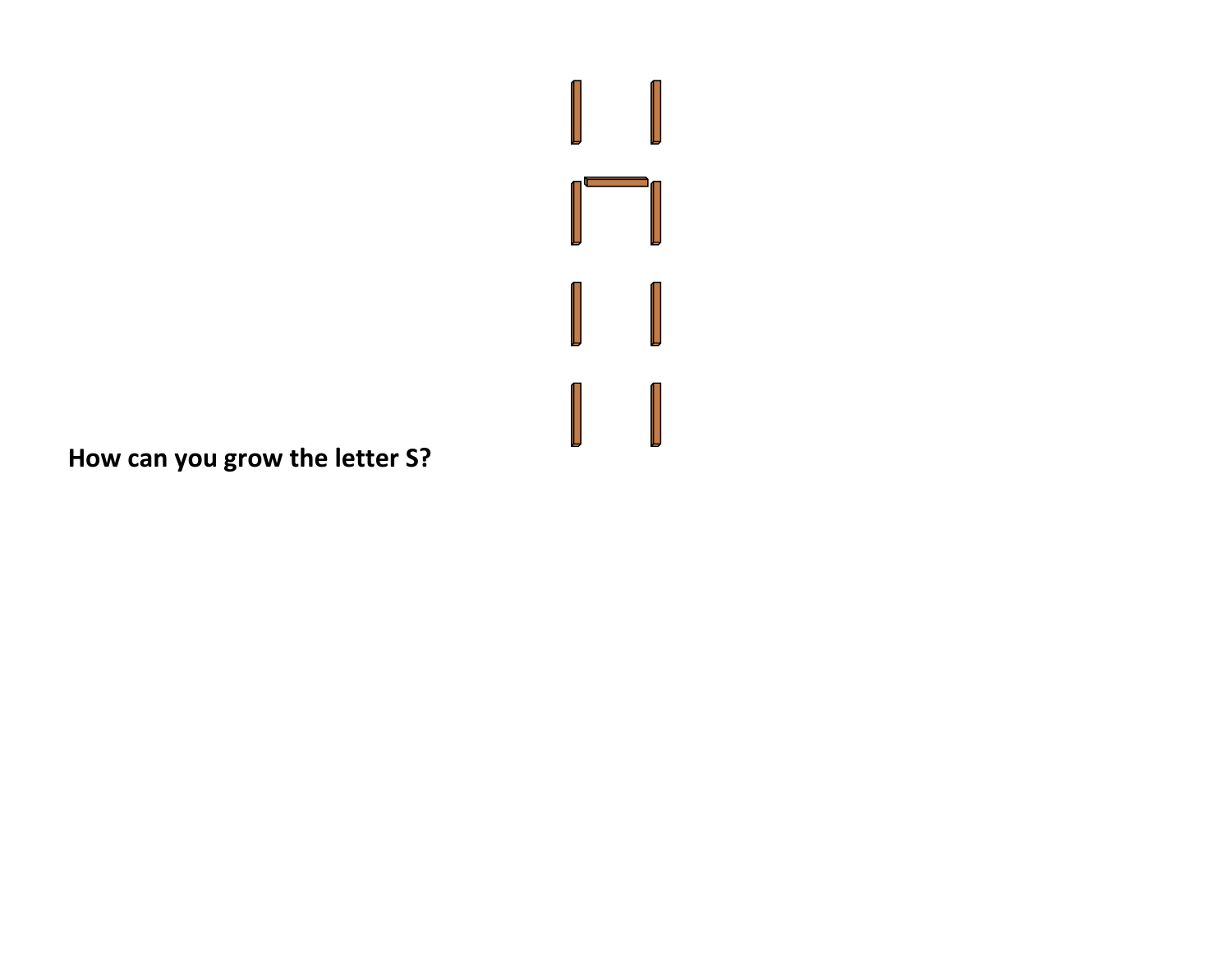## **Growing Patterns**



| <b>Picture</b> | <b>Number of</b>   |
|----------------|--------------------|
|                | <b>Matchsticks</b> |
| 1              |                    |
| $\overline{2}$ |                    |
| 3              |                    |
| 4              |                    |
| 5              |                    |
| 6              |                    |
|                |                    |

| <b>Picture</b> | <b>Number of</b>   |
|----------------|--------------------|
|                | <b>Matchsticks</b> |
| 1              |                    |
| $\overline{2}$ |                    |
| 3              |                    |
| 4              |                    |
| 5              |                    |
| 6              |                    |
|                |                    |

The rule is...

**The rule is... The rule is ...**